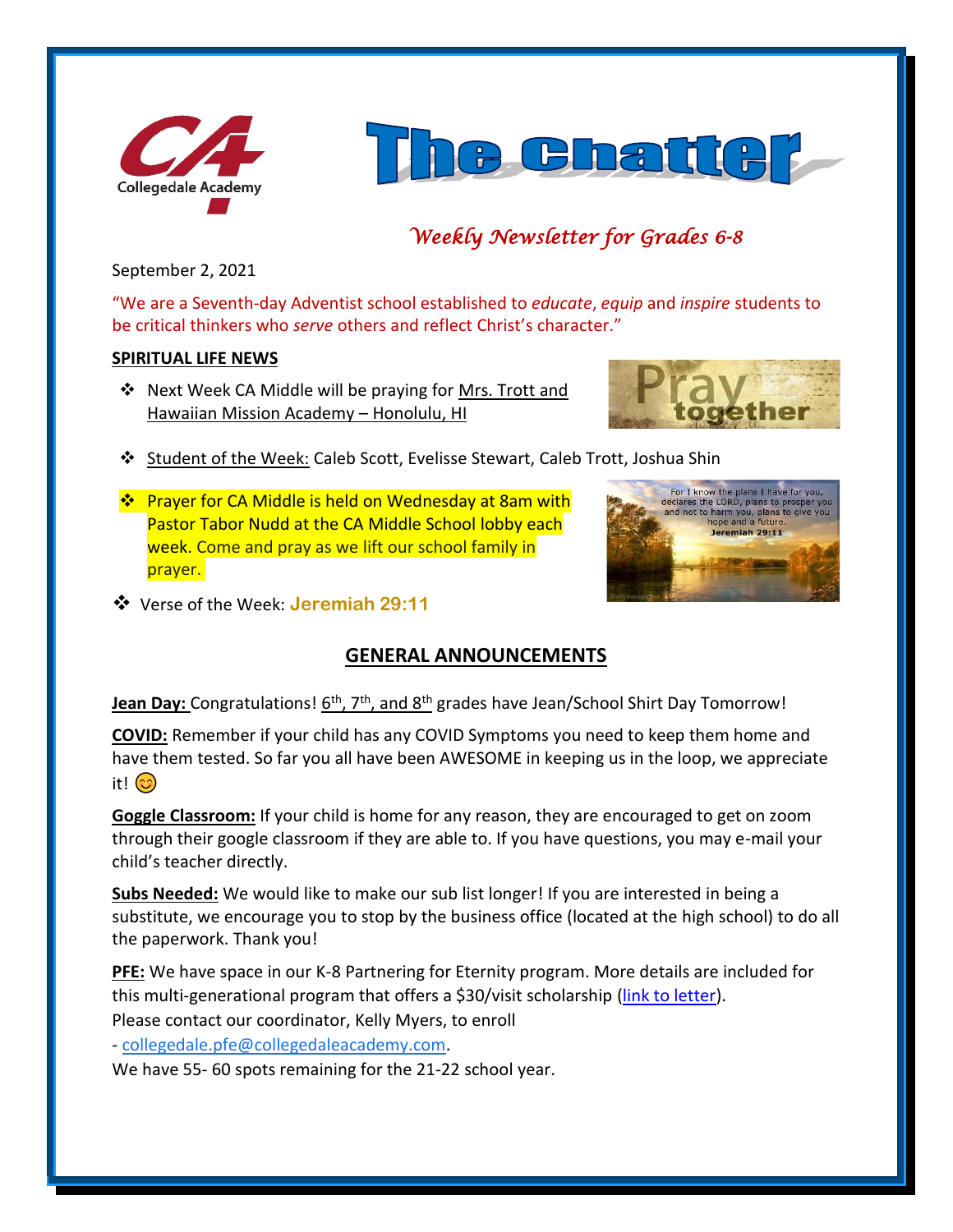#### **PRINCIPAL'S LUNCH**

Wednesday, September 8 – Names who begin with: As-Be Ashley Herren, Aurelia Barto, Ava Gipson, Avery Brennan, Avery Dingman, Ben Dickson, Ben Hocking, Ben Williams



*Cheese Pizza will be provided along with other snacks. Please let us know two days ahead if your child has any allergies!*

# **HOT LUNCHES – Schedule B**

Please remember that your child's lunch/drink accounts should be paid prior to them ordering a lunch. Please give cash/check to Mrs. Reed at the front desk. Checks should be made out to 'Collegedale Academy' (spelled out please). You may pay in an individual bases or pay a set amount ahead of time. Remaining balance on your account at the end of the year will be refunded to you**. If your child will be late getting to school and needs a lunch, please call the front office to order one before 8:15am. Thank you!** 

Meal Schedule Week A: Monday - Hotdog & Fruit Tuesday – Bean Burritos & Fruit Wednesday – Pizza Thursday – Spaghetti w/Broccoli Friday – Hoagie w/cheese & Fruit



Meal Schedule Week B: Monday – Mac n Cheese / Nuggets Tuesday – Bean Burritos & Fruit Wednesday – Pizza Thursday – Fettuccine w/Broccoli Friday – Griller w/cheese & Fruit

Drink options: water bottle, 2% Milk, Orange Juice, Lemonade – every day, plus Chocolate Milk – Friday. Kim Lighthall is our Lunch Coordinator. You may email her at [klighthall@collegedaleacademy.com](mailto:klighthall@collegedaleacademy.com) for any lunch account information. **Keep in mind that there is NO HOT LUNCH available when we have a 2-hour delay. Please have your child bring their own lunch. Thank you!**

### **ATHLETICS**

**Sports** – Coach Jeff Morris – [jmorris@collegedaleacademy.com](mailto:jmorris@collegedaleacademy.com) [Cross Country](https://www.collegedaleacademy.com/wp-content/uploads/2021/08/2021-2022-Cross-Country-Schedule.pdf) Schedule [Tennis Schedule](https://www.collegedaleacademy.com/wp-content/uploads/2021/08/2021-2022-Tennis-Schedule.pdf) [Soccer Intramurals](https://www.collegedaleacademy.com/wp-content/uploads/2021/08/Soccer-intramural-Teams-n-Schedule.pdf)

#### **MUSIC**

**Caroliers and Handbells –** Holly Greer – [hgreer@collegedaleacademy.com](mailto:hgreer@collegedaleacademy.com)

**Orchestra –** Tami King – [tking@collegedaleacademy.com](mailto:tking@collegedaleacademy.com)

**Band –** Greg Lindquist - [glindquist@collegedaleacademy.com](mailto:glindquist@collegedaleacademy.com)



### **HOME & SCHOOL**

There will be valuable information and updates on the page throughout the year!